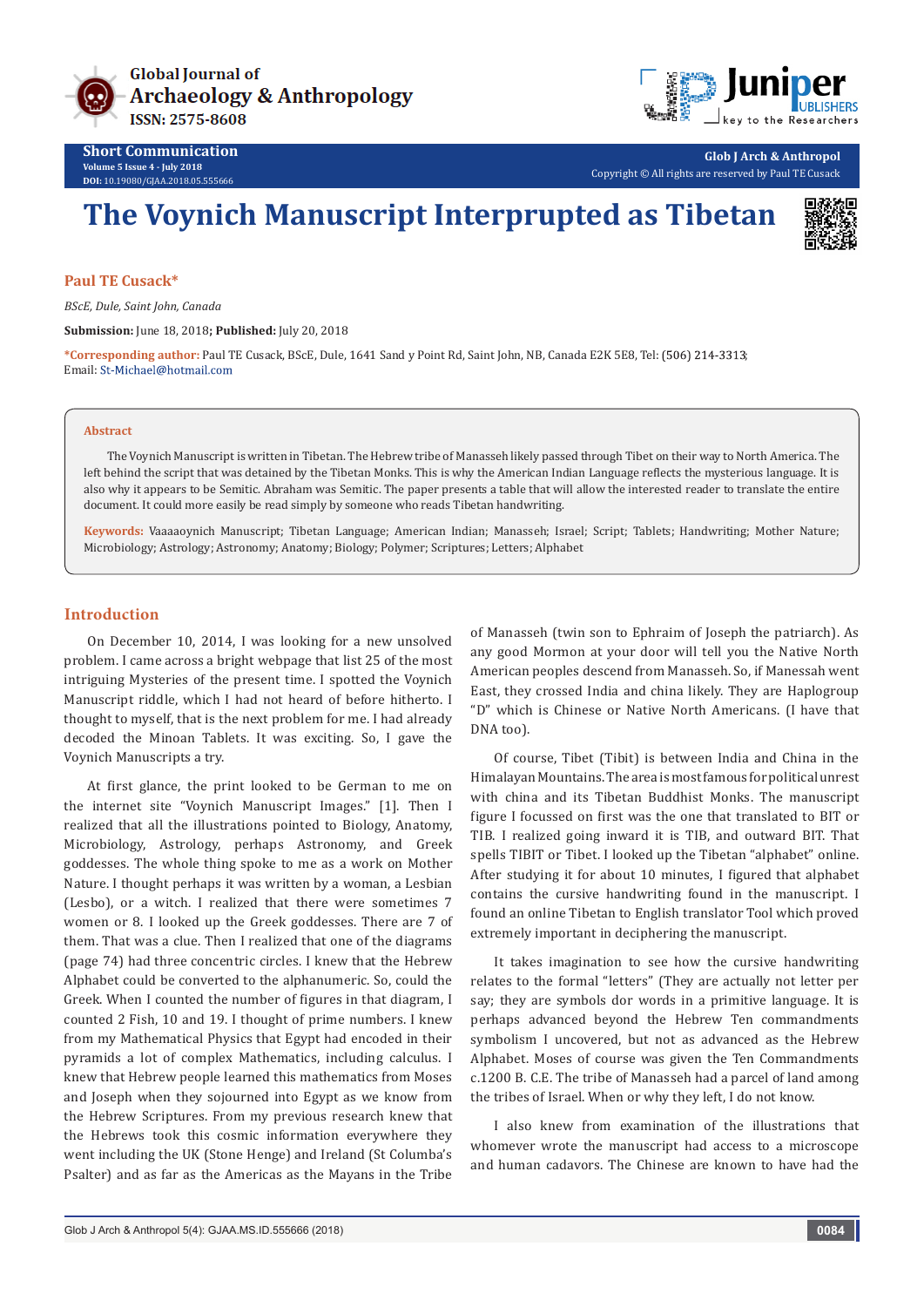microscope since c 2000 B.C.E. They could see small bacteria like creatures. They deciphered DNA in stringy semen and knew there was a code in that DNA. The scripter also knew of Evolution from Octopus to Horse. Of course, many plants were illustrated. In addition to all the biology, there was the Astrology. The Sun was illustrated, as well as the 4 Seasons. The cosmos was illustrated as a circle with many stars of no pattern that I could discern except for the numerology. I don't know anything about Astrology nor Astronomy except Cosmology. Still the message is clear in the manuscript: it was about Nature- Mother Nature judging from the Nymphs who appear pregnant.

My purpose is not to detail these illustrations; it is to attempt to decipher the mysterious script [2]. Once I knew that TIBIT was the key, I just had to translate the cursive to the formal Tibetan Alphabet chart also available on line under Images. It became clear when I could read the script that the Tibetan Language was the key and the book was likely the Tibetan Monks "Bible". If Roger Bacon wrote it, then he knew Tibertan language well enough to write a book in it. When I uncovered on Wikipedia that the Qing Dynasty fell in Tibet in 1912, the year Voynich bought the script in Italy, the picture was becoming clear. Someone had smuggled out a copy of the Tibetan Book of Knowledge. What they call it I do not know.

As I translated the script letter by letter, I could see that first, the text did not directly refer to the illustrations; and second that the letters are words much like the Chinese script. Letter became words, and words became sentences which made sense for a "Tibetan Bible". The only proof I have is in the fact that the script can be read. I don't have advanced linguistic training and tools to offer. Things such as radio carbon dating, chemical analysis of the pigments, etc could rule out my theory. As it stands, I suggest the manuscript is a Tibetan Bible written by someone who knew how to write their language. I suspect, it was an unknown Tibetan Monk who wrote the manuscript in the 15 Century. I can't see why Western Scientist oger Bacon would write such a primitive script, although one hidden from the Churchmen of the day.

What I present here is the Tibetan translation of a few words that give a feel for the manuscript. I figured out 19 out of 42 characters or about 45% of them. I don't intend to translate the entire book as perhaps any Tibetan Monk could read it handily. Admittedly, there is the odd character I can't explain. Perhaps a Tibetan Monk can. Thanks to Prof Shell of Harvard for his useful comments. The theory, right or wrong is entirely mine (Figure 1). My guess is that the Vioynic Manuscript (Mother Nature's Manusrcipt) was written in German (False) perhaps by a woman (FALSE)? The alphabet used is Greek and Latin because that is where the Nymph myths come from Greek Mythology. It is about the Universe as she projected it. There are illustrations on the Sun, (24 hours of the day), Cosmology (Astrology or Astronomy), Mathematics (Prime numbers), the cell (they had a microscope), Anatomy (Aorta, Myan Sheath) microbiology, DNA (the coding and the polymer), Botany, Evolution (octopus and the elephant). Its a book on the universe, and life. Its about "Mother Nature" as a religion. There must have been 7 famous nymphs plus the one who wrote the manuscript totaling 8.



My guess is that Homer is a big clue. You'll find these 7 names below in the text I suspect. That will decode your alphabet (Figure 2). So there are 2 fishes (B), 10 animals (I), and 19 women (T). That decodes from the Greek alpha numeric to "BIT" or "TIB". Is that Mother Nature's Son? (TIBET) Beatles: It was inspired by a lecture given by the Maharishi Mahesh Yogi while the Beatles were in India The Quing dynasty collapsed in 1912 the year the Polish Votnich purchased the manuscript. Prime Numbers=2,3,5,7,11,17,19 2+10+400=412 OR: 2+20+400=422=Pi-e=0.4233 1/412= 0.588 1/0.588=1.7 (Chemistry Chemistry) =delta=d TIBIZ=TIBET This Manuscript is a Tibetan Monk's Book on Mother Nature.



**Figure 2:**That decodes from the Greek alpha numeric to "BIT" or "TIB".

TIBIT=2^40=1.099 Trillion IO 10+70 =71 1/71=0.1408 1/0.1408=859 ECHO 5+20+8+70=103 8572=HEOC(?) (Figures 3-7)

I'll never forget when I went to an interview at Irving Oil, the largest employer in the city. The mature 45-year-old woman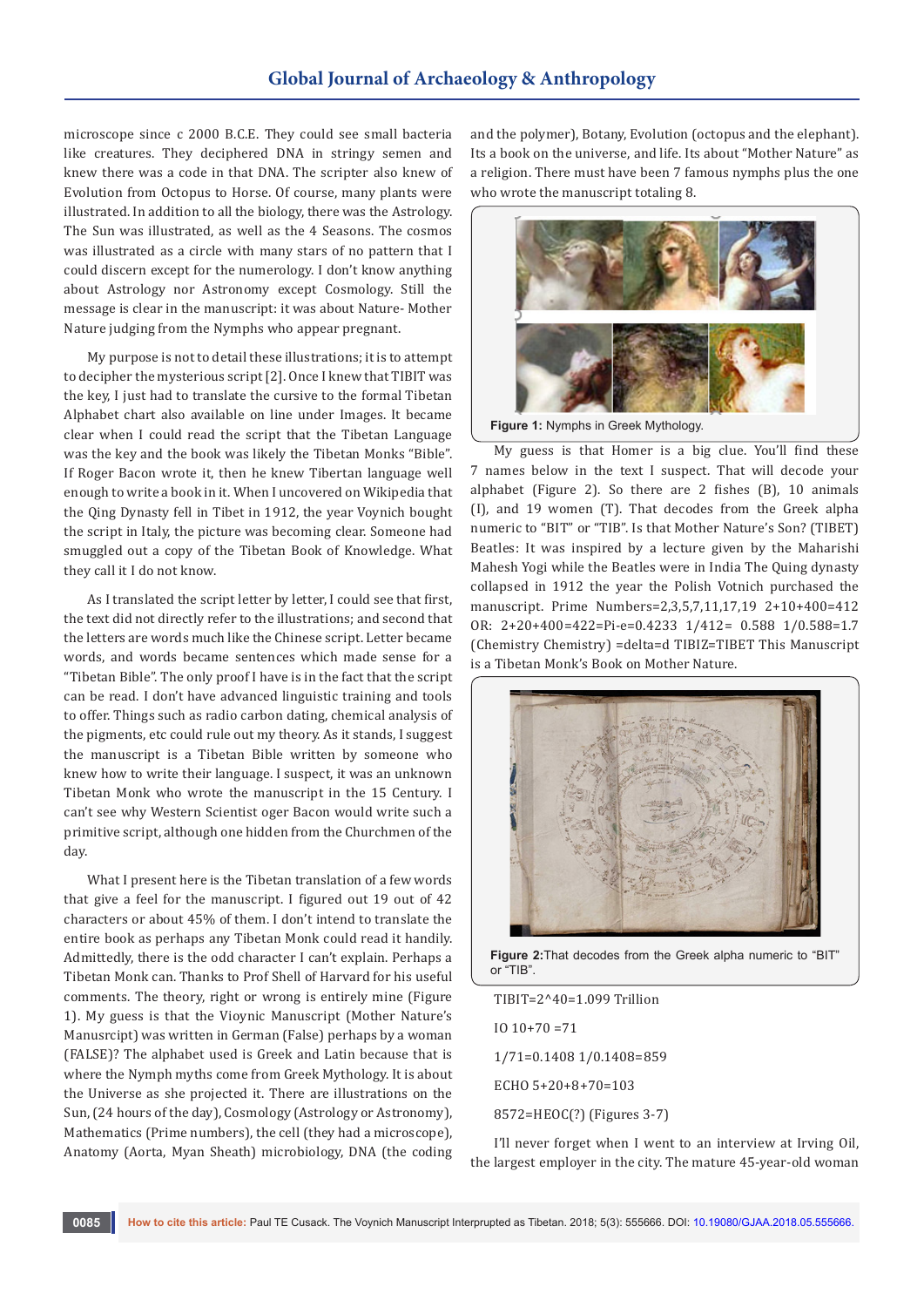# **Global Journal of Archaeology & Anthropology**

said to me, I started at the bottom in a call center with a degree in Psychology, why shouldn't you? It was for an Engineering/ MBA position. Then she said, you've proven you can learn from a book. What else can youuuuu doooooo? So, then I went to an interview at Ocean Steel, another Irving company. The 22-yearold girl asked me why I wasn't a member of the Association (of Professional Engineers)? I said on page 1 of my 2-page resume, on the first line is my name in big black letters with P.Eng. after my name. That means I'm a member of the Association. Oh that's what that means. Then on page 2 I said, it states at the bottom of the 2-page resume Memberships: Association of Professional Engineers. Good thing she wasn't hiring doctors. What does Dr stand for anyway? (Table 1) There has got to be a Newfoundlander joke in there somewhere! (Figures 8 & 9) DM isa the goddess Demeter.



**Figure 3:** Tibetan Monk's Book on Mother Nature.



**Figure 4:** Tibetan Alphabet.





**Figure 6:** Bottom in a call center with a degree in Psychology.



**Figure 7:** Association of Professional Engineers.

 $3a\overline{v}$  or  $\overline{\mu}$ 

THAIOIO8Za Ha

**Figure 8:** All Goddesses, A Kiss Dm In Ecstasy.

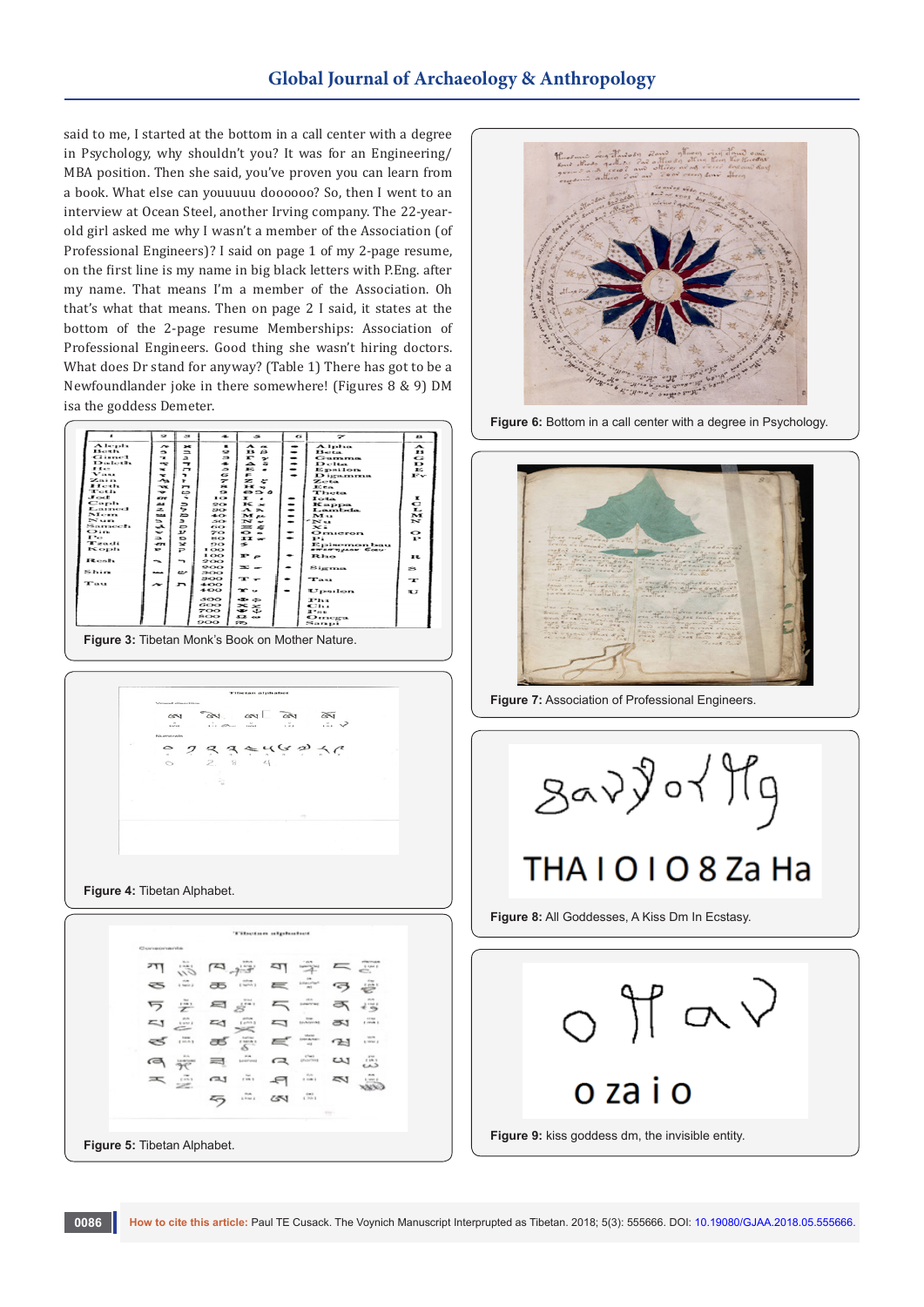# **Table 1:** All Goddesses, A Kiss Dm In Ecstasy.

|           | 0T            | [1132] bod yig gsal byed bcu pa 'di'i nga ro 'don tshul la skye gnas so dang/byed pa lce rtse/ nang gi rtsol ba mgrin pa<br>phye ba dang/phyi'i rtsol ba srog chen sgra med/ming gzhi'i ma ning gi yi ge zhig                                                                                           |  |  |  |  |
|-----------|---------------|---------------------------------------------------------------------------------------------------------------------------------------------------------------------------------------------------------------------------------------------------------------------------------------------------------|--|--|--|--|
| E.        | JV            | everything, all, total, foolishness, mental darkness, entrance to cognition of all things, instability of all things, number 10,<br>inferior-quality                                                                                                                                                    |  |  |  |  |
|           | IW            | THA * everything, all, total. THA [bod yig gsal byed bcu pa 'di'i nga ro 'don tshul la skye gnas so dang, byed pa lce rtze, nang<br>gi rtzol ba mgrin pa phye ba dang, phyi'i rtzol ba srog chen sgra med, ming gzhi'i ma ning gi yi ge zhig] everything, all, total                                    |  |  |  |  |
|           | <b>RY</b>     | tha everything, all, total                                                                                                                                                                                                                                                                              |  |  |  |  |
| ন্ত্রি    | JV, IW, RY    | beer                                                                                                                                                                                                                                                                                                    |  |  |  |  |
|           | JV            | *, lynx, invisible entity                                                                                                                                                                                                                                                                               |  |  |  |  |
| 酊         | IW, RY        | a kiss                                                                                                                                                                                                                                                                                                  |  |  |  |  |
| $\preceq$ | [not found]   |                                                                                                                                                                                                                                                                                                         |  |  |  |  |
|           | <b>IH-ENG</b> | food; to eat                                                                                                                                                                                                                                                                                            |  |  |  |  |
|           | $IH-T$        | bza'/za/bzas/zos/                                                                                                                                                                                                                                                                                       |  |  |  |  |
|           | <b>OT</b>     | [2441] bod yig gsal byed nyer gnyis pa 'di'i nga ro 'don tshul la skye gnas so dang/ byed pa lce rtse/ nang gi rtsol ba mgrin<br>pa phye ba dang/phyi'i rtsol ba srog chen dro zhing sgra med pa/ming gzhi'i mo yig cig                                                                                 |  |  |  |  |
| E.        | <b>DM</b>     | as a part of women's names, immediately following the clan name, may also be spelled bza', or, more problematically, tsha<br>or btsa'.                                                                                                                                                                  |  |  |  |  |
|           | IW            | ZA [bod yig gsal byed nyer gnyis pa 'di'i nga ro 'don tshul la skye gnas so dang, byed pa lce rtse, nang gi rtsol ba mgrin<br>pa phye ba dang, phyi'i rtsol ba srog chen dro zhing sgra med pa, ming gzhi'i mo yig cig ] {dbang-gsum-three profound<br>empowerments [Gd-mk]. ZA [R]                     |  |  |  |  |
|           | <b>RY</b>     | accept, take!                                                                                                                                                                                                                                                                                           |  |  |  |  |
|           | <b>OT</b>     | [3059] bod yig gsal byed nyer dgu pa 'di'i nga ro 'don tshul la skye gnas 'grin pa dang/ byed pa mgrin pa/nang gi rtsol ba<br>mgrin pa phye ba dang/phyi'i rtsol ba srog chen dro zhing sgra ldan pa/  1.ming gzhi'i mo gsham gyi yi ge zhig  2.dbugs<br>kyi ha/  ha rgyag pa/  me long la ha 'debs pa/ |  |  |  |  |
| 5.        | IV            | number 29, alas, be in ecstasy, breath, yonder, further, picture, painting, collar of a coat                                                                                                                                                                                                            |  |  |  |  |
|           | IW            | a yawn, [moist] breath, HA, [laugh or letter], mo gsham gyi yi ge zhig                                                                                                                                                                                                                                  |  |  |  |  |
|           | <b>RY</b>     | a yawn, breath                                                                                                                                                                                                                                                                                          |  |  |  |  |

 I think they are right: Roger Bacon wrote it. He wrote it in the Tibetan Alphabet to hide the science from the church. Ah, Mother Church. Bacon had the instruments to see bacteria, he had an interest in medicine and science, and astrology. How did he get access to Egyptian Secrete? Through Aristotle who had access to Egyptian secrets, the secret of secrets. Whoever wrote the Voynich Manuscript (Tables 2 & 3), had access to

three things: firstly, Instruments such as a microscope, secondly knowledge of the Ancient Egyptian Mathematical "secrets"; and thirdly, knowledge of the Tibetan Alphabet [3]. I might decipher the manuscript. I purchased a copy of the book on Kindle. It is too small to read. You can pick up my collected works at LULU. com. They will be valuable in years to come as I plan to let only a few copies go for sale.

**Table 2:** kiss goddess dm, the invisible entity, one of a pairs.

| Ч.   |            | [not found]                                                                                                                                                                                                                                                                              |  |  |  |  |  |  |
|------|------------|------------------------------------------------------------------------------------------------------------------------------------------------------------------------------------------------------------------------------------------------------------------------------------------|--|--|--|--|--|--|
| 窗    | IW,RY      | a kiss                                                                                                                                                                                                                                                                                   |  |  |  |  |  |  |
|      | JH-NG      | food; to eat                                                                                                                                                                                                                                                                             |  |  |  |  |  |  |
|      | $IH-T$     | bza'/za/bzas/zos/                                                                                                                                                                                                                                                                        |  |  |  |  |  |  |
|      | <b>OT</b>  | [2441] bod yig gsal byed nyer gnyis pa 'di'i nga ro 'don tshul la skye gnas so dang/byed pa lce rtse/nang gi rtsol ba mgrin pa<br>phye ba dang/ phyi'i rtsol ba srog chen dro zhing sgra med pa/ ming gzhi'i mo yig cig                                                                  |  |  |  |  |  |  |
| ন্তি | DM         | as a part of women's names, immediately following the clan name, may also be spelled bza', or, more problematically, tsha or<br>btsa'.                                                                                                                                                   |  |  |  |  |  |  |
|      | IW         | ZA [bod yig gsal byed nyer gnyis pa 'di'i nga ro 'don tshul la skye gnas so dang, byed pa lce rtse, nang gi rtsol ba mgrin pa phye<br>ba dang, phyi'i rtsol ba srog chen dro zhing sgra med pa, ming gzhi'i mo yig cig   {dbang-gsum-three profound empowerments<br>$[Gd-mk]$ . ZA $[R]$ |  |  |  |  |  |  |
|      | <b>RY</b>  | accept, take!                                                                                                                                                                                                                                                                            |  |  |  |  |  |  |
|      | JV, IW, RY | beer                                                                                                                                                                                                                                                                                     |  |  |  |  |  |  |
|      | IV         | *, lynx, invisible entity                                                                                                                                                                                                                                                                |  |  |  |  |  |  |
| Щ    | JH-ENG     | one of a pair; {T} an odd number                                                                                                                                                                                                                                                         |  |  |  |  |  |  |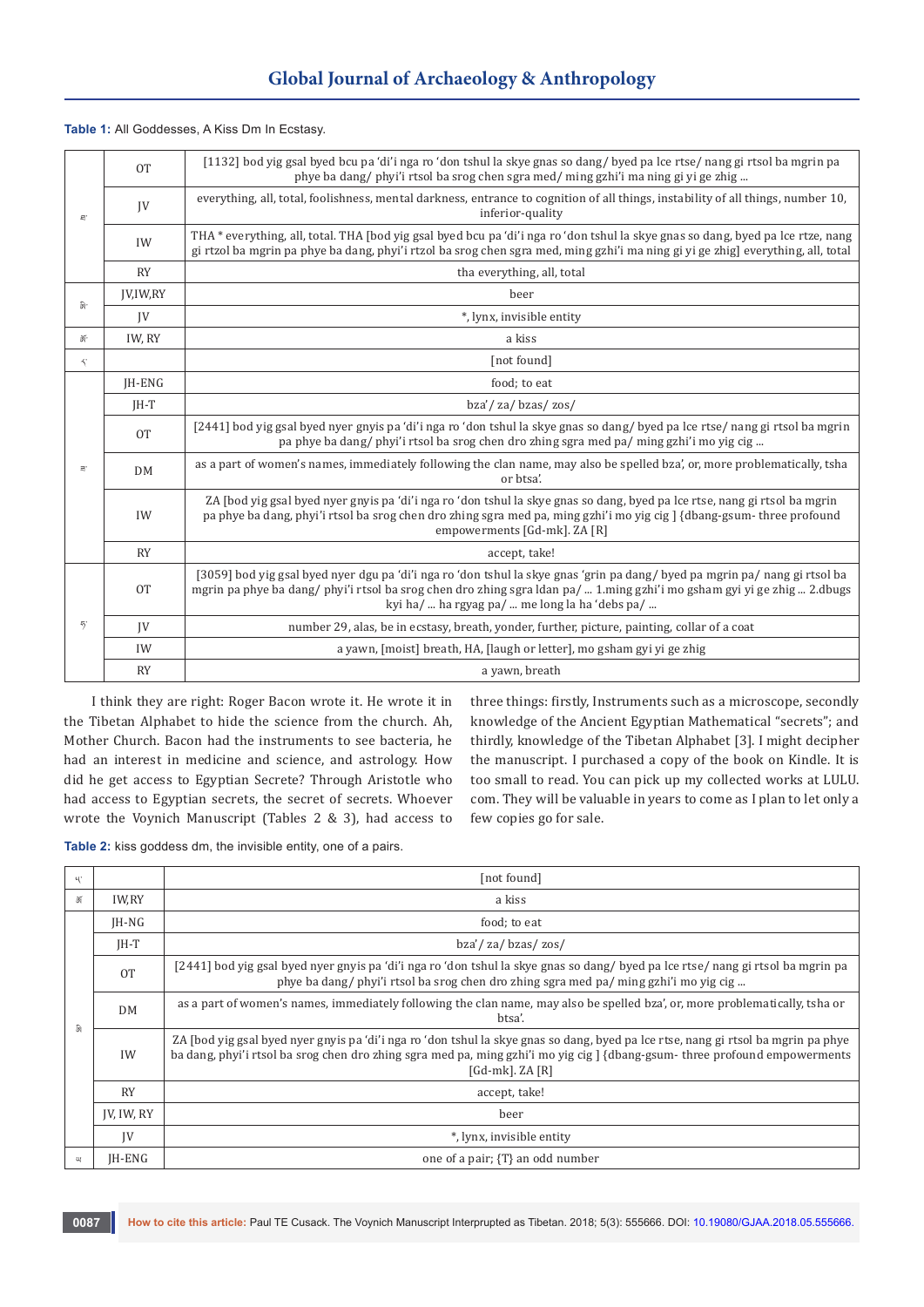# **Global Journal of Archaeology & Anthropology**

|  | O <sub>T</sub> | [2539] bod yig gsal byed nyer bzhi pa 'di'i nga ro 'don tshul la skye gnas rkan dang/byed pa lce dbus/nang gi rtsol ba rkan lce<br>cung zad phrad pa dang/ phyi'i rtsol ba srog chung sgra ldan/  1.1) ming gzhi'i mo yig cig  2) ming gzhi 'ga' shas kyi mas nas<br>gdags bya'i smad 'dogs bzhi'i ya gyal zhig  2  .1) gong dang steng/  ya so/  ya mchu/  ya rkan/  ya mgal/  ya gi gangs<br>ri dkar po/  2) cha min pa/  lham ya gcig  do po ya gcig  3) zla/  dgra ya/  'thab ya/  'gran ya/  gnyen ya/  ya med<br>pa/  3  . 1) 'gyod nyams kyi tshig  ya/ de 'dra ma byas na chog pa la/  ya/ de 'dra'i phangs pa la/  ya/ don dag gcod rgyu<br>gcig brjed bzhag  2) go rtogs shar ba'i tshig  ya/ tshig de'i don 'di 'dra yin pa red ang/ |
|--|----------------|-------------------------------------------------------------------------------------------------------------------------------------------------------------------------------------------------------------------------------------------------------------------------------------------------------------------------------------------------------------------------------------------------------------------------------------------------------------------------------------------------------------------------------------------------------------------------------------------------------------------------------------------------------------------------------------------------------------------------------------------------|
|  | <b>DM</b>      | a sentence-final particle used with the imperative mood. Samdo A V 255r.1-6. Skal-Idan-rgya-mtsho uses it as a 'free'<br>interjection in post-verb position (the verb in this case is not in imperative mood). Sujata, Dissert.                                                                                                                                                                                                                                                                                                                                                                                                                                                                                                                 |
|  | IV             | smallness, littleness, equal, above, up odd                                                                                                                                                                                                                                                                                                                                                                                                                                                                                                                                                                                                                                                                                                     |
|  | IW             | 1) match, equal, rival; 2) up [wards] above, upper, higher; 3) after a verb: infinitive or 'for'; 4) YA; 5) cha min pa; 3) opponent;<br>6) expression of regret; 7) 0 yes, I see; 7) 24; 8) smallness; 9) 1 of a pair                                                                                                                                                                                                                                                                                                                                                                                                                                                                                                                           |
|  | <b>RY</b>      | 1) match, equal. 2) up. 3) used after a verb to form the infinitive and 'for'; equal                                                                                                                                                                                                                                                                                                                                                                                                                                                                                                                                                                                                                                                            |

# **Table 3:** Kiss Goddess Dm, The Invisible Entity.

| 面              | IW, RY       | a kiss                                                                                                                                                                                                                                                                                                                                |
|----------------|--------------|---------------------------------------------------------------------------------------------------------------------------------------------------------------------------------------------------------------------------------------------------------------------------------------------------------------------------------------|
| E.             | JH-ENG       | food; to eat                                                                                                                                                                                                                                                                                                                          |
|                | JH-T         | bza'/za/bzas/zos/                                                                                                                                                                                                                                                                                                                     |
|                | <b>OT</b>    | [2441] bod yig gsal byed nyer gnyis pa 'di'i nga ro 'don tshul la skye gnas so dang/ byed pa lce rtse/<br>nang gi rtsol ba mgrin pa phye ba dang/ phyi'i rtsol ba srog chen dro zhing sgra med pa/ ming gzhi'i<br>mo yig cig                                                                                                          |
|                | <b>DM</b>    | as a part of women's names, immediately following the clan name, may also be spelled bza', or, more<br>problematically, tsha or btsa'.                                                                                                                                                                                                |
|                | IW           | ZA [bod yig gsal byed nyer gnyis pa 'di'i nga ro 'don tshul la skye gnas so dang, byed pa lce rtse, nang<br>gi rtsol ba mgrin pa phye ba dang, phyi'i rtsol ba srog chen dro zhing sgra med pa, ming gzhi'i mo yig<br>cig] {dbang-gsum-three profound empowerments [Gd-mk]. ZA [R]                                                    |
|                | <b>RY</b>    | accept, take!                                                                                                                                                                                                                                                                                                                         |
| ন্ত            | JV, IW, RY   | beer                                                                                                                                                                                                                                                                                                                                  |
|                | JV           | *, lynx, invisible entity                                                                                                                                                                                                                                                                                                             |
| ₹.             | <b>OT</b>    | [722] bod yig gsal byed lnga pa 'di'i nga ro 'don tshul la skye gnas rkan dang/ byed pa lce dbus/ nang<br>gi rtsol ba rkan lcer phrad pa dang/phyi'i rtsol ba srog chung sgra med/  1) ming gzhi'i pho yig cig<br>2) ming mtha' la 'jug tshe skabs 'gar gsal byed cha dang 'dra ba/  cha  brag ca/  lag ca/  mtshon<br>ca/  rgyan ca/ |
| $\overline{2}$ | JV, IW, RY   | excrement                                                                                                                                                                                                                                                                                                                             |
|                | JV           | number 5, *, alvine discharges, SA lca                                                                                                                                                                                                                                                                                                |
|                | IW           | CA. 1) ca; 2) male/ noun particle                                                                                                                                                                                                                                                                                                     |
|                | <b>RY</b>    | *; {ca 'dor ba} to discharge *                                                                                                                                                                                                                                                                                                        |
| 闪"             | 0T           | [1021] bod yig gsal byed dgu pa 'di'i nga ro 'don tshul la skye gnas so dang/ byed pa lce rtse/ nang gi<br>rtsol ba so dang lce rtse phrad pa dang/ phyi'i rtsol ba srog chung sgra med/ ming gzhi'i pho yig cig                                                                                                                      |
|                | DM           | See 'tshod.                                                                                                                                                                                                                                                                                                                           |
|                | JV           | door of admission to all things, figure 9                                                                                                                                                                                                                                                                                             |
|                | IW           | TA [bod yig gsal byed dgu pa 'di'i nga ro 'don tshul la skye gnas so dang, byed pa lce rtze, nang gi rtzol<br>ba so dang lce rtze phrad pa dang, phyi'i rtzol ba srog chung sgra med, ming gzhi'i pho yig cig]                                                                                                                        |
|                | JH-ENG       | mouth; opening; face; area; verb $+$ kha or ka = about to (do something)                                                                                                                                                                                                                                                              |
|                | JH-OE        | {C}face; door; marvellous power(?); so also(?)                                                                                                                                                                                                                                                                                        |
|                | JH-SKT, YOGA | mukha                                                                                                                                                                                                                                                                                                                                 |
|                | JH-SKT       | {C,MSA}*; {C}razmi-*; {C}daMzana                                                                                                                                                                                                                                                                                                      |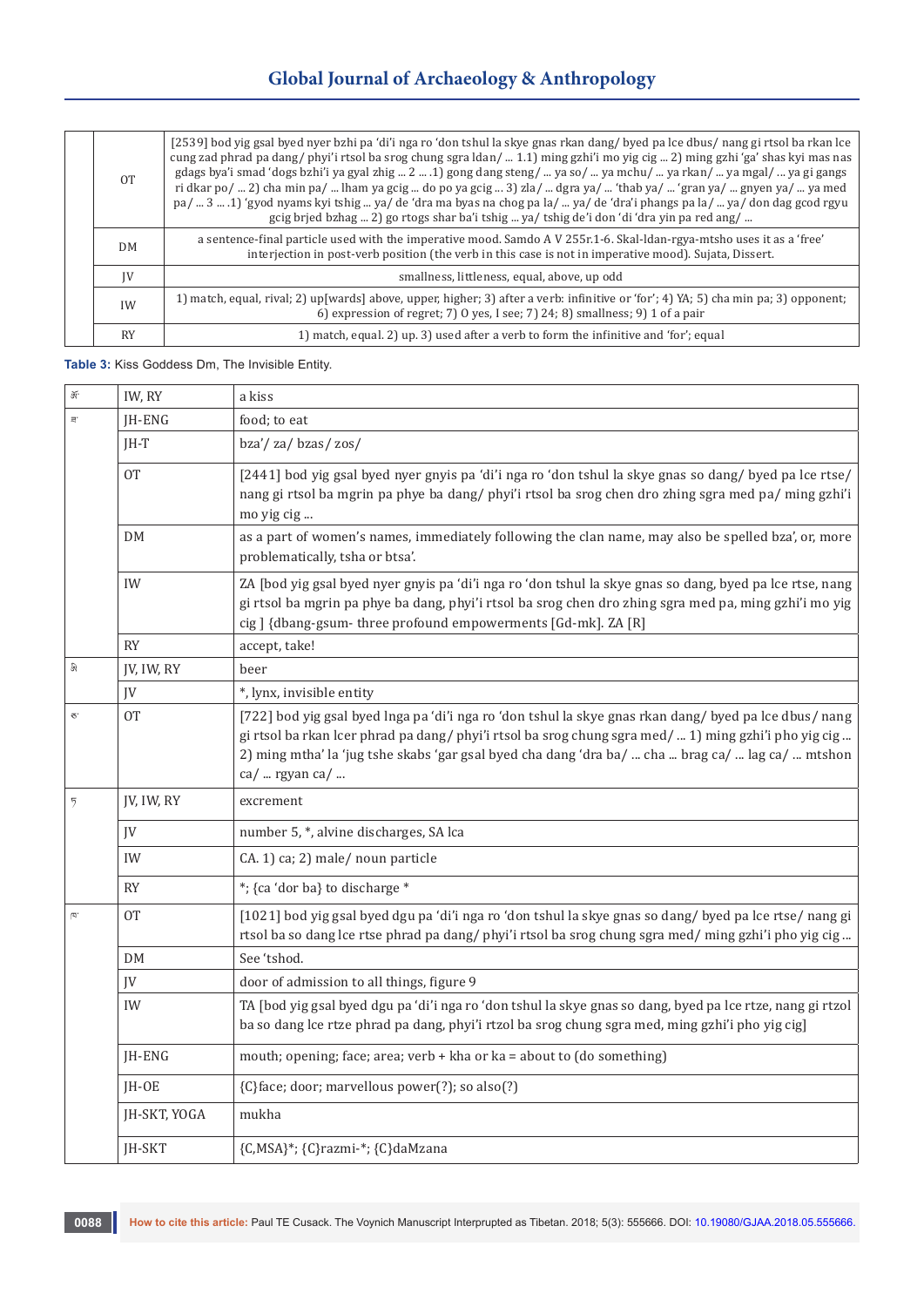| <b>OT</b> | [185] bod yig gsal byed gnyis pa 'di'i nga ro 'don tshul la skye gnas mgrin pa dang/ byed pa mgrin pa/<br>nang gi rtsol ba mgrin pa phye ba dang/ phyi'i rtsol ba srog chen sgra med/  1. 1) ming gzhi'i ma<br>ning yi ge zhig  2) ming sngon gyi cha shas shig  kha dog  kha 'thor ba/  kha sgyur ba/  3) rtags<br>mtshungs 'dren skabs rjes 'jug ma ning gis drangs pa'i ming mtha' zhig  dgun kha/  gter kha/  gsol<br>kha/  2  1) skye 'gro'i zas za ba dang smra ba'i sgo/  kha lkugs pa/  bong bu'i kha nas gser bskyug<br>mi yong/  ming gi rnam grangs la ngag 'don dang/ gtam gyi 'byung gnas/ bdud rtsi'i rten/ mu kha/<br>smra ba'i sgo/ smra byed/ zhal/ za byed/ gsung byed bcas so/ 2) snod kyi kha/  phor ba'i kha/<br>bum pa'i kha/  shel dam gyi kha gcod pa/  3) mdun phyogs/  khang pa phan tshun kha sprod pa/<br>kha phyogs/  4) nye 'gram/  mtsho kha/  gtsang po'i kha/  5) steng cha/  khri kha/  dpe cha<br>cog tse'i kha la bting ba/  6) dus skabs/  phyogs la 'gro kha/  las ka byed khar bsam blo gzab gzab<br>gtong dgos/  7) skad cha/  rdzun shod mkhan gyi kha la mnyan rgyu med/  gros bsdur byed mi<br>tshang ma kha mthun pa/ 8) phyugs kyi lo tshad/ g.yag kha rgan/ rta kha chung/ 9) ras kyi 'jal<br>tshad zheng dkyus 'dra ba zhig  ras kha gang/  gos chen kha do/                                                                                                                                                                                                                                                                                                                                                                                                                                                                                            |
|-----------|--------------------------------------------------------------------------------------------------------------------------------------------------------------------------------------------------------------------------------------------------------------------------------------------------------------------------------------------------------------------------------------------------------------------------------------------------------------------------------------------------------------------------------------------------------------------------------------------------------------------------------------------------------------------------------------------------------------------------------------------------------------------------------------------------------------------------------------------------------------------------------------------------------------------------------------------------------------------------------------------------------------------------------------------------------------------------------------------------------------------------------------------------------------------------------------------------------------------------------------------------------------------------------------------------------------------------------------------------------------------------------------------------------------------------------------------------------------------------------------------------------------------------------------------------------------------------------------------------------------------------------------------------------------------------------------------------------------------------------------------------------------------------------------------------------|
| YOGA      | Asya                                                                                                                                                                                                                                                                                                                                                                                                                                                                                                                                                                                                                                                                                                                                                                                                                                                                                                                                                                                                                                                                                                                                                                                                                                                                                                                                                                                                                                                                                                                                                                                                                                                                                                                                                                                                   |
| DM        | = kha sang kha'i nyi ma. 'der gestrige Tag' Kaschewsky 82. unmittelbar bevor. Kaschewsky2. a 'secret'<br>way of saying 'five,' used by gamblers. Norbu, Drung 229, n. 65 'mouth.' DD illus. 17.                                                                                                                                                                                                                                                                                                                                                                                                                                                                                                                                                                                                                                                                                                                                                                                                                                                                                                                                                                                                                                                                                                                                                                                                                                                                                                                                                                                                                                                                                                                                                                                                        |
| JV        | bitter, second, part, time, front side, face, mouth, surface, square of cloth, second, 2, optional additional<br>syllable to many colloquial words, part, origin, source, time, breadth of cloth, language, conversation,<br>word, 1/6 part of a tang ka coin, mouth, edge, direction, to befall, to involuntarily happen, five                                                                                                                                                                                                                                                                                                                                                                                                                                                                                                                                                                                                                                                                                                                                                                                                                                                                                                                                                                                                                                                                                                                                                                                                                                                                                                                                                                                                                                                                        |
| IW        | KHA ; 1) neuter particle; 2) prefix cha shas shigKha dog, Kha 'thor ba, Kha sgyur ba,3) Rtags<br>mtsungs 'dren skabs neuter suffix: Dgun kha,Gter kha,Gsol kha,21) mouth [syn: ngag 'don dang,<br>gtam gyi 'byung gnas, bdud rtsi'i rten, mu kha, smra ba'i sgo, smra byed, zhal, za byed, gsung byed]<br>2) mouth of a vessel; 3) front side; 4) shore, bank; 5) top surface [Khri kha, cog tse'i kha] (6) time,<br>occasion ['gro kha,Las ka byed kha] (7) talk, what is said (8) age of an animal [kha rgan ching] (9)<br>measure of a piece of cloth [Ras kha gang,Goschen kha do]. 1) face, front; 2) lips, mouth, snout; 3)<br>words, talk, say; 4) opening, bank, shore, rim, surface; 5) measurement = 1 square [of width given];<br>6) direction; 7) appearance; 8) the letter kha used in alphabetical ordering; 9) guardian, adjutant,<br>body-guard; 10) experience physically/by sense, smack, interfere, meddle with; 11) promise; 12) kiss,<br>inveigh; 13) part; 14) snow; 15) at the verge of, about to; 16) bitter; 17) some, several. KHA, [2nd in<br>alphabetical order]; 1) neuter particle; 2) prefix cha shas shig; 3) Rtags mtshungs 'dren skabs neuter<br>suffix; 4) mouth * [of a vessel]; 5) front [side]; 6) shore, bank; 7) top surface [Khri kha, cog tse'i kha];<br>8) time, occasion ['gro kha,Las ka byed kha]; 9) words, talk, say, what is said; 10) age of an animal;<br>11) measure of a piece of cloth * face, lips, cover, snout, opening, rim, surface, a measurement equaling<br>1 square of whatever the width is, direction, appearance, guardian, adjutant, body-guard, experience<br>physically, smack, interfere, meddle with, promise, kiss, inveigh, part, 1st particle in many words,<br>snow, part, at the verge of, about to, bitter, some, several |
| RB        | mouth; face                                                                                                                                                                                                                                                                                                                                                                                                                                                                                                                                                                                                                                                                                                                                                                                                                                                                                                                                                                                                                                                                                                                                                                                                                                                                                                                                                                                                                                                                                                                                                                                                                                                                                                                                                                                            |
| RY        | mottled. + lta - facing. maw. countenance; {kha bkrag yal le ba} a beautiful, bright countenance.<br>words, speech/ in the middle; the direction one is facing; 1) face, front, lips, mouth, cover, snout. 2)<br>words, talk, say. 3) opening. 4) bank, shore. 5) rim, surface. 6) a measurement equaling one square of<br>whatever the width is. 7) direction. 8) appearance. 9) the letter kha used in alphabetical ordering. 10)<br>vi. to experience physically. 11) first particle in many word combinations. 12) at the verge of, about<br>to. 13) bitter, snow, part, some, several, to smack, to interfere, to meddle with, to promise, to kiss, to<br>inveigh. 14) guardian, adjutant, body-guard; summit/ at the time of, point of                                                                                                                                                                                                                                                                                                                                                                                                                                                                                                                                                                                                                                                                                                                                                                                                                                                                                                                                                                                                                                                           |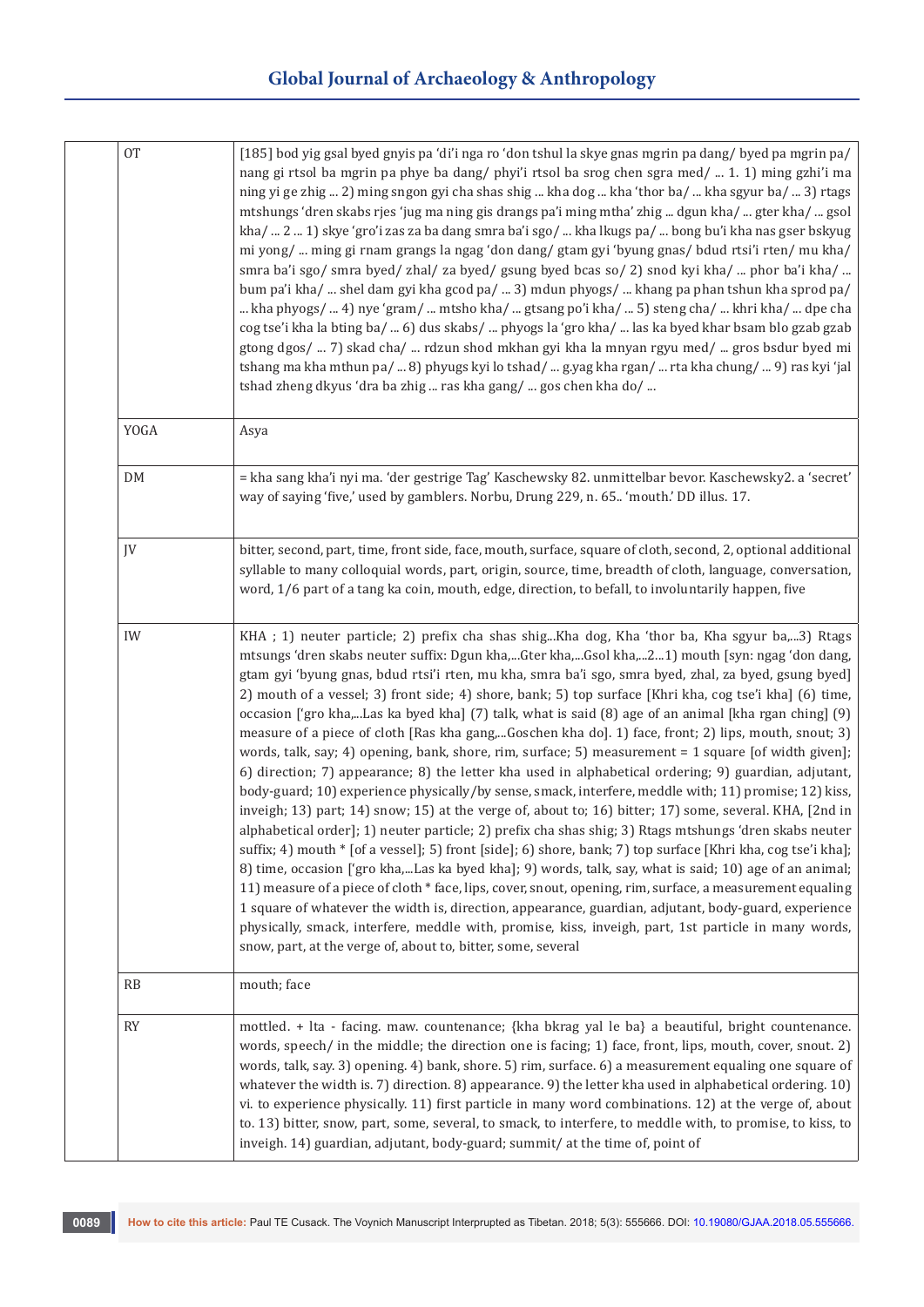So, I've taken 243 credit hours = 81 courses 1/81=0.012345679 In french, 81 is quatre vignt et une 4 X 20 +1=81 421 That is TIBIT If you consider that a 3-credit hour course is 3402 hours of lecture plus another 3402 hours of home study, that is 6804 hours of study. 1/6.804= 0.1469=1- 0.853=1-Sin 1=1- Cos 1 So 6804 hours of study is what is need at a minimum to understand the universe. I've studied for 48 years. The two pole problem is knowledge vs ignorance. I'll let this blog go until it hits 50,000 viewers. I'm told by an eminent Harvard scholar that these sorts of things must be checked and verified by the scholarly community. He's right. I hope some takes an interest in every sphere that I've deviled into and finds

all my mistakes and corrects them. I can't get published or even reviewed for a scholarly Journal. I've sent dozens of papers to 16 professors at the local universities without one comment back. Apparently, they are not interested. Neither am I. I'm not getting paid. They are! I've tried more than a dozen universities around the world. All I got back were my expensive books. University is big business. their customers are unwitting young people. They really are not interested in cutting edge research. They are too jealous. That's what I;'ve learned after 48 years of study.

This blog has a life of its own. We're up to 519 readers today already. Enjoy! I'm going to bury myself in mathematica (Figure 10) (Tables 4 & 5).

**Table 4:** Thaga Zatsha Distance Food.

|                | <b>OT</b>    | [722] bod yig gsal byed lnga pa 'di'i nga ro 'don tshul la skye gnas rkan dang/ byed pa lce dbus/ nang gi rtsol ba rkan<br>lcer phrad pa dang/ phyi'i rtsol ba srog chung sgra med/  1) ming gzhi'i pho yig cig  2) ming mtha' la 'jug tshe<br>skabs 'gar gsal byed cha dang 'dra ba/  cha  brag ca/  lag ca/  mtshon ca/  rgyan ca/                                                                                                                                                                                                                                                                                                                                                                                                                                                                                                                                                                                                                                                                                                                                                                                                                                                                                                                                                                     |  |  |  |  |
|----------------|--------------|----------------------------------------------------------------------------------------------------------------------------------------------------------------------------------------------------------------------------------------------------------------------------------------------------------------------------------------------------------------------------------------------------------------------------------------------------------------------------------------------------------------------------------------------------------------------------------------------------------------------------------------------------------------------------------------------------------------------------------------------------------------------------------------------------------------------------------------------------------------------------------------------------------------------------------------------------------------------------------------------------------------------------------------------------------------------------------------------------------------------------------------------------------------------------------------------------------------------------------------------------------------------------------------------------------|--|--|--|--|
|                | JV, IW, RY   | excrement                                                                                                                                                                                                                                                                                                                                                                                                                                                                                                                                                                                                                                                                                                                                                                                                                                                                                                                                                                                                                                                                                                                                                                                                                                                                                                |  |  |  |  |
| $\mathcal{Q}.$ | JV           | number 5, *, alvine discharges, SA lca                                                                                                                                                                                                                                                                                                                                                                                                                                                                                                                                                                                                                                                                                                                                                                                                                                                                                                                                                                                                                                                                                                                                                                                                                                                                   |  |  |  |  |
|                | IW           | CA. 1) ca; 2) male/ noun particle                                                                                                                                                                                                                                                                                                                                                                                                                                                                                                                                                                                                                                                                                                                                                                                                                                                                                                                                                                                                                                                                                                                                                                                                                                                                        |  |  |  |  |
|                | <b>RY</b>    | *; {ca 'dor ba} to discharge *                                                                                                                                                                                                                                                                                                                                                                                                                                                                                                                                                                                                                                                                                                                                                                                                                                                                                                                                                                                                                                                                                                                                                                                                                                                                           |  |  |  |  |
|                | 0T           | [1021] bod yig gsal byed dgu pa 'di'i nga ro 'don tshul la skye gnas so dang/byed pa lce rtse/nang gi rtsol ba so dang<br>lce rtse phrad pa dang/ phyi'i rtsol ba srog chung sgra med/ ming gzhi'i pho yig cig                                                                                                                                                                                                                                                                                                                                                                                                                                                                                                                                                                                                                                                                                                                                                                                                                                                                                                                                                                                                                                                                                           |  |  |  |  |
|                | DM           | See 'tshod.                                                                                                                                                                                                                                                                                                                                                                                                                                                                                                                                                                                                                                                                                                                                                                                                                                                                                                                                                                                                                                                                                                                                                                                                                                                                                              |  |  |  |  |
| 5              | JV           | door of admission to all things, figure 9                                                                                                                                                                                                                                                                                                                                                                                                                                                                                                                                                                                                                                                                                                                                                                                                                                                                                                                                                                                                                                                                                                                                                                                                                                                                |  |  |  |  |
|                | IW           | TA [bod yig gsal byed dgu pa 'di'i nga ro 'don tshul la skye gnas so dang, byed pa lce rtze, nang gi rtzol ba so dang lce<br>rtze phrad pa dang, phyi'i rtzol ba srog chung sgra med, ming gzhi'i pho yig cig]                                                                                                                                                                                                                                                                                                                                                                                                                                                                                                                                                                                                                                                                                                                                                                                                                                                                                                                                                                                                                                                                                           |  |  |  |  |
|                | JH-ENG       | mouth; opening; face; area; verb + kha or ka = about to (do something)                                                                                                                                                                                                                                                                                                                                                                                                                                                                                                                                                                                                                                                                                                                                                                                                                                                                                                                                                                                                                                                                                                                                                                                                                                   |  |  |  |  |
|                | JH-OE        | {C}face; door; marvellous power(?); so also(?)                                                                                                                                                                                                                                                                                                                                                                                                                                                                                                                                                                                                                                                                                                                                                                                                                                                                                                                                                                                                                                                                                                                                                                                                                                                           |  |  |  |  |
|                | JH-SKT, YOGA | mukha                                                                                                                                                                                                                                                                                                                                                                                                                                                                                                                                                                                                                                                                                                                                                                                                                                                                                                                                                                                                                                                                                                                                                                                                                                                                                                    |  |  |  |  |
|                | JH-SKT       | {C,MSA}*; {C}razmi-*; {C}daMzana                                                                                                                                                                                                                                                                                                                                                                                                                                                                                                                                                                                                                                                                                                                                                                                                                                                                                                                                                                                                                                                                                                                                                                                                                                                                         |  |  |  |  |
| $\sqrt{2}$     | 0T           | [185] bod yig gsal byed gnyis pa 'di'i nga ro 'don tshul la skye gnas mgrin pa dang/ byed pa mgrin pa/nang gi rtsol ba<br>mgrin pa phye ba dang/phyi'i rtsol ba srog chen sgra med/  1. 1) ming gzhi'i ma ning yi ge zhig  2) ming sngon gyi<br>cha shas shig  kha dog  kha 'thor ba/  kha sgyur ba/  3) rtags mtshungs 'dren skabs rjes 'jug ma ning gis drangs<br>pa'i ming mtha' zhig  dgun kha/  gter kha/  gsol kha/  2  1) skye 'gro'i zas za ba dang smra ba'i sgo/  kha<br>lkugs pa/  bong bu'i kha nas gser bskyug mi yong/  ming gi rnam grangs la ngag 'don dang/ gtam gyi 'byung gnas/<br>bdud rtsi'i rten/ mu kha/ smra ba'i sgo/ smra byed/ zhal/ za byed/ gsung byed bcas so/ 2) snod kyi kha/  phor ba'i<br>kha/  bum pa'i kha/  shel dam gyi kha gcod pa/  3) mdun phyogs/  khang pa phan tshun kha sprod pa/  kha<br>phyogs/  4) nye 'gram/  mtsho kha/  gtsang po'i kha/  5) steng cha/  khri kha/  dpe cha cog tse'i kha la bting<br>ba/  6) dus skabs/  phyogs la 'gro kha/  las ka byed khar bsam blo gzab gzab gtong dgos/  7) skad cha/  rdzun<br>shod mkhan gyi kha la mnyan rgyu med/  gros bsdur byed mi tshang ma kha mthun pa/  8) phyugs kyi lo tshad/<br>g.yag kha rgan/  rta kha chung/  9) ras kyi 'jal tshad zheng dkyus 'dra ba zhig  ras kha gang/  gos chen kha do/ |  |  |  |  |
|                | YOGA         | Asya                                                                                                                                                                                                                                                                                                                                                                                                                                                                                                                                                                                                                                                                                                                                                                                                                                                                                                                                                                                                                                                                                                                                                                                                                                                                                                     |  |  |  |  |
|                | <b>DM</b>    | = kha sang kha'i nyi ma. 'der gestrige Tag' Kaschewsky 82. unmittelbar bevor. Kaschewsky2. a 'secret' way of saying<br>'five,' used by gamblers. Norbu, Drung 229, n. 65 'mouth.' DD illus. 17.                                                                                                                                                                                                                                                                                                                                                                                                                                                                                                                                                                                                                                                                                                                                                                                                                                                                                                                                                                                                                                                                                                          |  |  |  |  |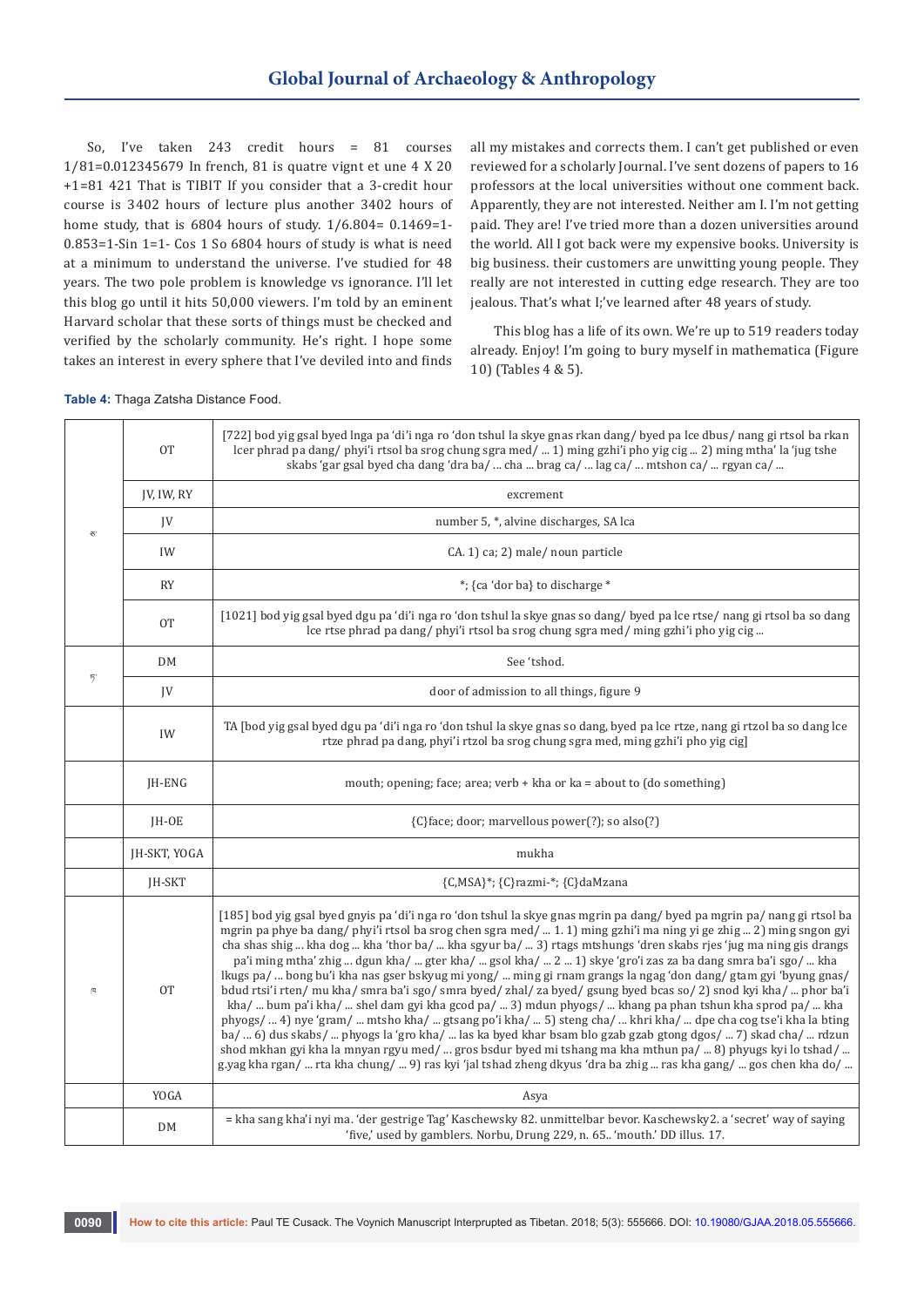# **Global Journal of Archaeology & Anthropology**

|   | IV        | bitter, second, part, time, front side, face, mouth, surface, square of cloth, second, 2, optional additional syllable to<br>many colloquial words, part, origin, source, time, breadth of cloth, language, conversation, word, 1/6 part of a tang ka<br>coin, mouth, edge, direction, to befall, to involuntarily happen, five                                                                                                                                                                                                                                                                                                                                                                                                                                                                                                                                                                                                                                                                                                                                                                                                                                                                                                                                                                                                                                                                                                                                                                                                                                                                                                                                                                                                                                                                 |
|---|-----------|-------------------------------------------------------------------------------------------------------------------------------------------------------------------------------------------------------------------------------------------------------------------------------------------------------------------------------------------------------------------------------------------------------------------------------------------------------------------------------------------------------------------------------------------------------------------------------------------------------------------------------------------------------------------------------------------------------------------------------------------------------------------------------------------------------------------------------------------------------------------------------------------------------------------------------------------------------------------------------------------------------------------------------------------------------------------------------------------------------------------------------------------------------------------------------------------------------------------------------------------------------------------------------------------------------------------------------------------------------------------------------------------------------------------------------------------------------------------------------------------------------------------------------------------------------------------------------------------------------------------------------------------------------------------------------------------------------------------------------------------------------------------------------------------------|
| 囚 | IW        | KHA; 1) neuter particle; 2) prefix cha shas shigKha dog, Kha 'thor ba, Kha sgyur ba,3) Rtags mtsungs 'dren skabs<br>neuter suffix: Dgun kha,Gter kha,Gsol kha,21) mouth [syn: ngag 'don dang, gtam gyi 'byung gnas, bdud rtsi'i<br>rten, mu kha, smra ba'i sgo, smra byed, zhal, za byed, gsung byed] 2) mouth of a vessel; 3) front side; 4) shore, bank;<br>5) top surface [Khri kha, cog tse'i kha] (6) time, occasion ['gro kha,Las ka byed kha] (7) talk, what is said (8) age<br>of an animal [kha rgan ching] (9) measure of a piece of cloth [Ras kha gang,Goschen kha do]. 1) face, front; 2) lips,<br>mouth, snout; 3) words, talk, say; 4) opening, bank, shore, rim, surface; 5) measurement = 1 square [of width given];<br>6) direction; 7) appearance; 8) the letter kha used in alphabetical ordering; 9) guardian, adjutant, body-guard; 10)<br>experience physically/by sense, smack, interfere, meddle with; 11) promise; 12) kiss, inveigh; 13) part; 14) snow; 15)<br>at the verge of, about to; 16) bitter; 17) some, several. KHA, [2nd in alphabetical order]; 1) neuter particle; 2) prefix<br>cha shas shig; 3) Rtags mtshungs 'dren skabs neuter suffix; 4) mouth * [of a vessel]; 5) front [side]; 6) shore, bank; 7)<br>top surface [Khri kha, cog tse'i kha]; 8) time, occasion ['gro kha,Las ka byed kha]; 9) words, talk, say, what is said;<br>10) age of an animal; 11) measure of a piece of cloth * face, lips, cover, snout, opening, rim, surface, a measurement<br>equaling 1 square of whatever the width is, direction, appearance, guardian, adjutant, body-guard, experience<br>physically, smack, interfere, meddle with, promise, kiss, inveigh, part, 1st particle in many words, snow, part, at the<br>verge of, about to, bitter, some, several |
|   | RB        | mouth; face                                                                                                                                                                                                                                                                                                                                                                                                                                                                                                                                                                                                                                                                                                                                                                                                                                                                                                                                                                                                                                                                                                                                                                                                                                                                                                                                                                                                                                                                                                                                                                                                                                                                                                                                                                                     |
|   | <b>RY</b> | mottled. + lta - facing. maw. countenance; {kha bkrag yal le ba} a beautiful, bright countenance. words, speech/ in the<br>middle; the direction one is facing; 1) face, front, lips, mouth, cover, snout. 2) words, talk, say. 3) opening. 4) bank,<br>shore. 5) rim, surface. 6) a measurement equaling one square of whatever the width is. 7) direction. 8) appearance.<br>9) the letter kha used in alphabetical ordering. 10) vi. to experience physically. 11) first particle in many word<br>combinations. 12) at the verge of, about to. 13) bitter, snow, part, some, several, to smack, to interfere, to meddle<br>with, to promise, to kiss, to inveigh. 14) guardian, adjutant, body-guard; summit/ at the time of, point of                                                                                                                                                                                                                                                                                                                                                                                                                                                                                                                                                                                                                                                                                                                                                                                                                                                                                                                                                                                                                                                       |

# **Table 5:** TIB-BIT.

| JH-ENG, JV, IW,<br>RY | distance                                                                                                                                                                                                                                                                              |
|-----------------------|---------------------------------------------------------------------------------------------------------------------------------------------------------------------------------------------------------------------------------------------------------------------------------------|
| OT                    | [1136] sa cha gnyis bar gyi ring tshad dam bar khyon/  sa thag le dbar khri phrag gis chod pa/                                                                                                                                                                                        |
| <b>DM</b>             | as used to form comparatives or superlatives, see under chung thag (BBNP 469).                                                                                                                                                                                                        |
| JV                    | place in tibet, palate, *, web                                                                                                                                                                                                                                                        |
| IW                    | 1) *, distant, a great $*$ ; 2) [vb+ma+--] as soon as; 3) texture, weave, web                                                                                                                                                                                                         |
| <b>RY</b>             | *; 1) *, distant, a great *. 2) [vb+ma+] as soon as 3) sometimes used for {thags}                                                                                                                                                                                                     |
| JH-ENG                | food; to eat                                                                                                                                                                                                                                                                          |
| JH-T                  | bza'/za/bzas/zos/                                                                                                                                                                                                                                                                     |
| OT                    | [2441] bod yig gsal byed nyer gnyis pa 'di'i nga ro 'don tshul la skye gnas so dang/ byed pa lce rtse/ nang gi<br>rtsol ba mgrin pa phye ba dang/ phyi'i rtsol ba srog chen dro zhing sgra med pa/ ming gzhi'i mo yig cig                                                             |
| <b>DM</b>             | as a part of women's names, immediately following the clan name, may also be spelled bza', or, more<br>problematically, tsha or btsa'.                                                                                                                                                |
| IW                    | ZA [bod yig gsal byed nyer gnyis pa 'di'i nga ro 'don tshul la skye gnas so dang, byed pa Ice rtse, nang gi rtsol<br>ba mgrin pa phye ba dang, phyi'i rtsol ba srog chen dro zhing sgra med pa, ming gzhi'i mo yig cig ] {dbang-<br>gsum- three profound empowerments [Gd-mk]. ZA [R] |



**Figure 10:** Nyphna Goddesses Ca Ta Kha About to Discharge Something from Your Mouth.

#### TIB-BIT

400+10+22+10+400

$$
= 421 + 421
$$

 $=842 \times 0.8415$ 

 $=$ Sin 1 $=$ Cos 1

 Human knowledge is converging rapidly now thanks to the transistor, the computer, internet, and Wikipedia. Western civilization is arrogant. We live in an abstract world that disregards nature. "Tis a sick bird that shits in its own nest." Humans had more knowledge with far less technology that I mentioned. It went slower, but they had figured out more than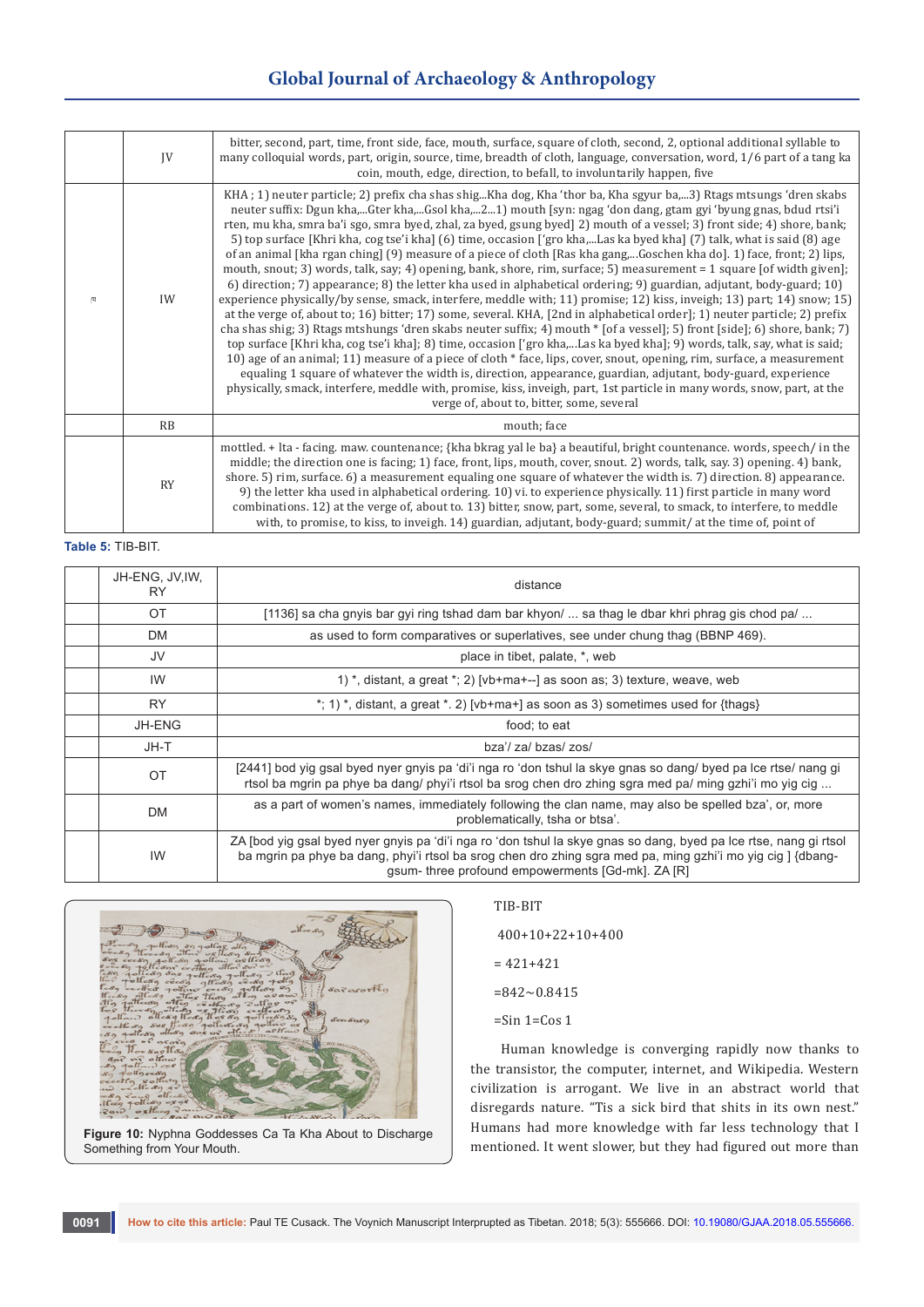our scientists did. The West has been at it for 2000 years. The Buddhist have been at it for 7000. The Hebrews have been at it for 6000. The Egyptians have been at it for 4500 years. I've been at it for 47 years, but I was schooled in western thought for 18 years. Now it comes to an end at just over 3000 posts. I wonder how many days we have remaining? 10? We're close to the end anyhow. The Jews taught us all. did they get it from the Egyptians or the Babylonians? All of humanity is connected. Let's live in peace (Figures 11-15).



**Figure 11:** Greek Linear B. I decoded this as a Hebrew tablet.

| गा                             | ka [ká]   | k.  | kha [kʰá] — 디     |                                            | ga [kà/kʰà] |     | ña [ŋà]    |
|--------------------------------|-----------|-----|-------------------|--------------------------------------------|-------------|-----|------------|
| 2.                             | ca [tʃá]  | Ψ.  | cha [tʰá]         | Ε.                                         | ja [tʃà}    | 3,  | ña [ɲà]    |
| 5                              | ta [tá]   | Е.  | tha [tʰá]         | 5.                                         | da [tà/tʰà] | द'  | na [nà]    |
| zi.                            | pa [pá]   | 데.  | pha [pʰá]         | 디.                                         | ba [pà/pʰà] | শ.  | ma [mà]    |
| చో                             | tsa [tsá] | æ,  | tsha [tsʰá]       | Ξ.                                         | dza [tsà]   |     |            |
| 최.                             | wa [wà]   | ৰ   | ža [ʃà]           | Ξ.                                         | za [sà]     |     |            |
| ι5.                            | ('a) [a]  | cη. | ya [jà]           | ≍.                                         | ra [rà]     | (2) | [là]<br>la |
|                                |           | '라  | ša [ʃá]           | .</td <td>sa [sá]</td> <td></td> <td></td> | sa [sá]     |     |            |
| 5,                             | ha [há]   | QΛ. | $(a)$ $[\hat{a}]$ |                                            |             |     |            |
| <b>Figure 12: Babylonians.</b> |           |     |                   |                                            |             |     |            |

| <b>Tibetan Consonants</b>                                         |                        |              |     |                                |              |         |                |  |  |
|-------------------------------------------------------------------|------------------------|--------------|-----|--------------------------------|--------------|---------|----------------|--|--|
|                                                                   | নে                     | না           | ≂.  | ਣ′                             | ਣਾ           | E.      | ొ              |  |  |
| ka                                                                | k'a                    | g'a          | nga | cha                            | ch'a         | j'a     | nya            |  |  |
| ᠊ᡏ                                                                | হা`                    | ≂.           | रू: | zr                             | ∠ৰ*          | ব'      | aur            |  |  |
| ta                                                                | t'a                    | d'a          | na  | $_{pa}$                        | p'a          | b'a     | ma             |  |  |
| ಕ್                                                                | ಹ್                     | ξĒ           | Ħ.  | ৰে                             | ੜਾ           | s.      | w              |  |  |
| tsa                                                               | ts'a                   | $dz$ 'a      | wa  | zha                            | za           | *a      | $\mathbf{v}$ a |  |  |
| エ.                                                                | cυ.                    | -প           | zv. | ನ್                             | জা           |         |                |  |  |
| ra                                                                | la                     | sha          | sa  | ha                             | $\mathbf{a}$ |         |                |  |  |
|                                                                   |                        |              |     | <b>Tibetan Vowel Modifiers</b> |              |         |                |  |  |
|                                                                   | জী<br>জৌ<br>জা<br>ত্যে |              |     |                                |              |         |                |  |  |
| ÷                                                                 |                        | $\mathbf{u}$ |     |                                | $\circ$      | $\circ$ |                |  |  |
| <b>Figure 13:</b> Tibetan Alphabet.Look in the manuscript for the |                        |              |     |                                |              |         |                |  |  |

goddess IO and ECHO above.

5, 20, 8, 70  $8,7,5,2$ **ECHO** eta, ka, ha, o

**Figure 14:** Tibetan Alphabets.



Greek Linear B. I decoded this as a Hebrew tablet. The Tibetan Alphabet comes from the Hebrew alphabet I think. The Hebrews come from the Egyptian. As the Hebrews spread around the world, they took Egyptian knowledge about the universe with them. Should be exciting to read the Nymph book. Its the Tibetan Bible. The Jewish Tribe of Manasseh floated through Tibet or china on their way to North America. Manasseh got their knowledge from Moses who was educated by the Egyptians. All this cosmology spring from the Egyptians (Babylonians?) who recorded it in their pyramids. So, did the Mayans (Figure 16).



**Figure 16:** Bit Greek Mythology.